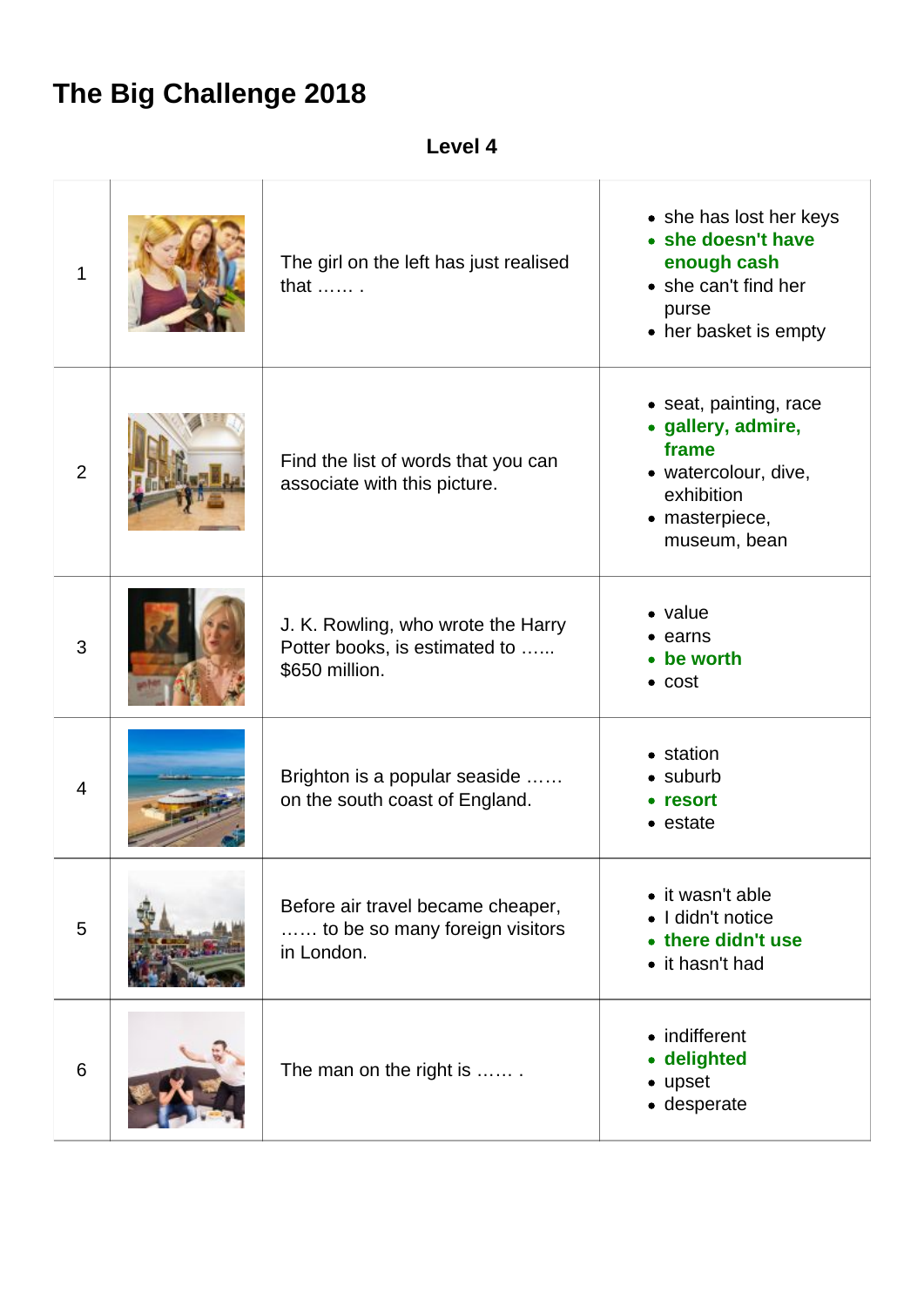| $\overline{7}$ |                                                                                    | The man on the left                                           | • has got his arms<br>crossed<br>• is staring at the screen<br>• is sitting on the edge<br>of the table<br>• can't bear to watch                                                           |
|----------------|------------------------------------------------------------------------------------|---------------------------------------------------------------|--------------------------------------------------------------------------------------------------------------------------------------------------------------------------------------------|
| 8              |                                                                                    | Find the list of words you can<br>associate with the picture. | • bowl, supporter,<br>cushion<br>· glasses, exciting,<br>kneel<br>• team, goal, parcel<br>· ceiling, score, lose                                                                           |
| 9              |                                                                                    | "Bring Him Back" is                                           | • a new book by a<br>popular author<br>• a historical novel<br>• about a farmer and his<br>son<br>• by an unknown writer                                                                   |
| 10             | and Pet suns Facear's a<br>Hibri's please Gheen<br>shed long/dec some of which for | What do we know about Sandy?                                  | • She has grown up in<br>an American city.<br>• Her mother's death<br>changed her father.<br>• Her father left home<br>after a family tragedy.<br>• She has a lot of<br>friends at school. |
| 11             | <b>MAINS FIVE</b>                                                                  | What do we know about Jason?                                  | • He ran away from<br>home.<br>• His abductors<br>originate from<br>another planet.<br>• He met some<br>strangers from<br>another state.<br>• Sandy is his only<br>friend.                 |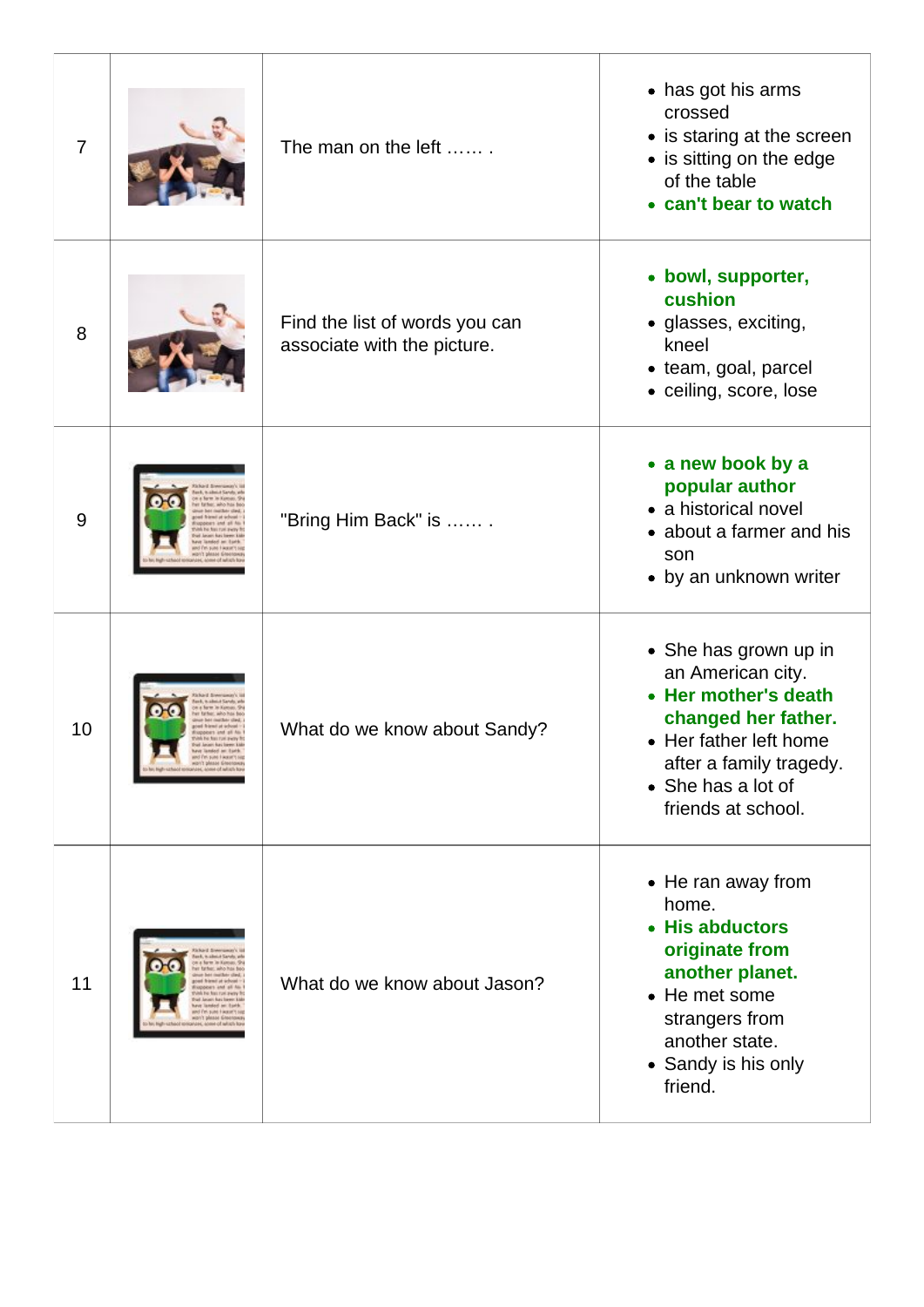| 12 | Find the sentence about Greenaway<br>that is NOT true.                                    | • He didn't intend the<br>book to be funny.<br>• In this book, his usual<br>readers won't find<br>what they're<br>expecting.<br>• People who like his<br>books enjoy romantic<br>fiction.<br>• He wrote this high-<br>school romance<br>because his other<br>books aren't<br>successful. |
|----|-------------------------------------------------------------------------------------------|------------------------------------------------------------------------------------------------------------------------------------------------------------------------------------------------------------------------------------------------------------------------------------------|
| 13 | Your sister's got a new hairstyle,<br>. ?                                                 | $\bullet$ isn't it<br>• does she<br>• hasn't she<br>$\bullet$ has he                                                                                                                                                                                                                     |
| 14 | I want to go abroad for a holiday but<br>$1, \ldots$ , decided where $\ldots$ ,           | • never  going<br>· didn't  already<br>• have just  yet<br>• haven't  yet                                                                                                                                                                                                                |
| 15 | The curtains were closed so I<br>couldn't see what  outside.                              | • was the weather like<br>• has happened<br>• was happening<br>• were they doing                                                                                                                                                                                                         |
| 16 | You'd get better results at school if<br>you  so much time playing<br>video games.        | • aren't spending<br>• spent not<br>· didn't spend<br>• wouldn't spend                                                                                                                                                                                                                   |
| 17 | "I thought he was a burglar," she<br>said, "because I saw him<br>through an open window." | • trying to climb in<br>• who climbed<br>• to enter the house<br>• when he has climbed                                                                                                                                                                                                   |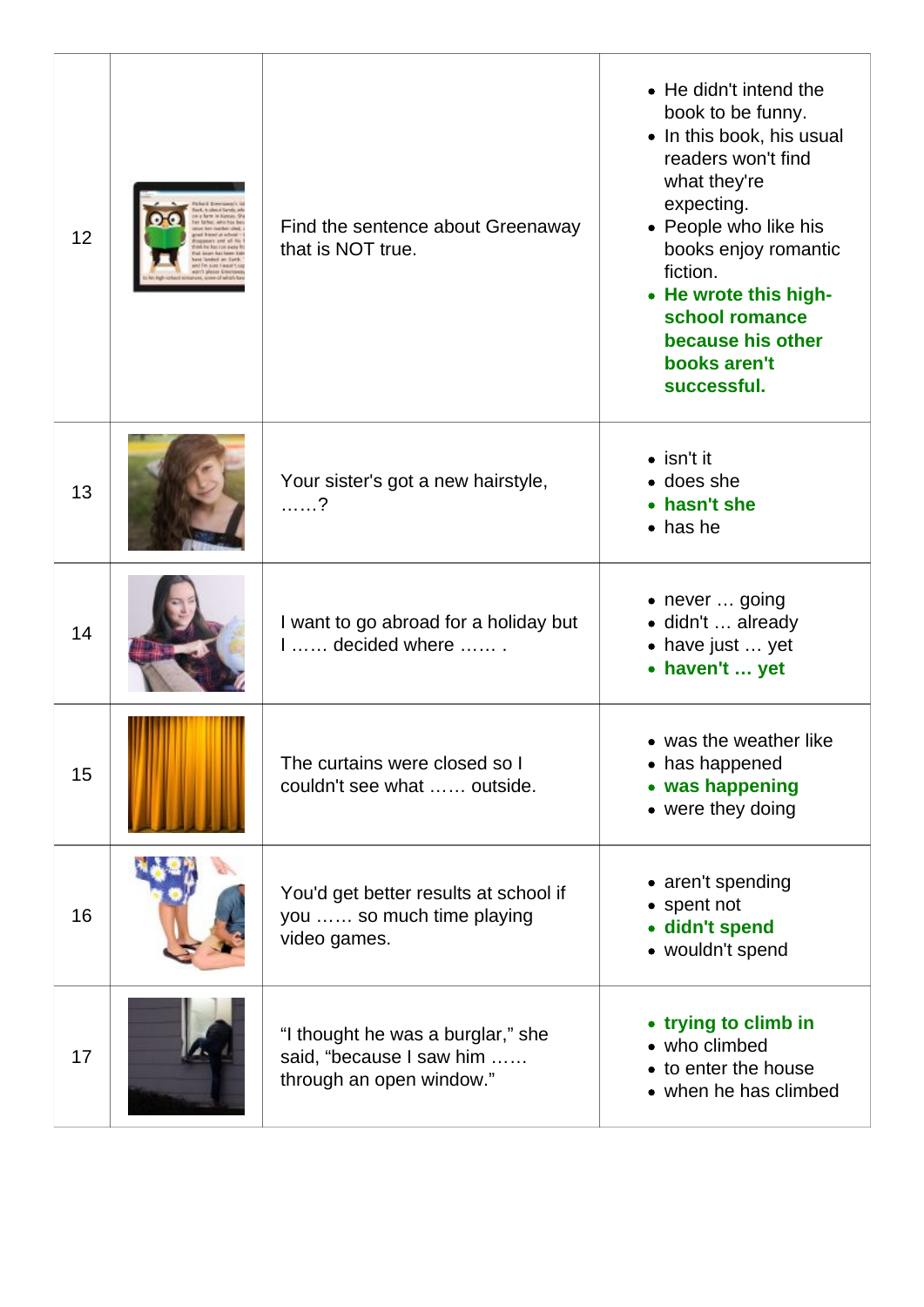| 18 |         | The doctor told David's mother that<br>she couldn't  until he was 12<br>months old.                                 | • get David to have<br>been vaccinated<br>• have been vaccinating<br>David<br>• have vaccinated David<br>• have David<br>vaccinated                                                                   |
|----|---------|---------------------------------------------------------------------------------------------------------------------|-------------------------------------------------------------------------------------------------------------------------------------------------------------------------------------------------------|
| 19 |         | How do you say<br>"will_browne@mymail.com"?                                                                         | • Will underscore<br><b>Browne at my mail</b><br>dot com.<br>• Will slash Browne at<br>my mail dot com.<br>• Will hyphen Browne at<br>my mail dot com.<br>• Will dash Browne at<br>my mail point com. |
| 20 |         | You really must stop  meals.<br>You'll get fat!                                                                     | • eating between<br>• to eat such big<br>• cook unhealthy<br>• from having enormous                                                                                                                   |
| 21 |         | This boy is going on holiday today<br>with his family. He's probably<br>thinking, "Will everything  in the<br>car?" | $\bullet$ match<br>• suit<br>$\bullet$ fit<br>$\bullet$ fill                                                                                                                                          |
| 22 |         | Spray your plants with this product<br>and it will  any insects.                                                    | • remove them from<br>• rid them of<br>• make ends of<br>• keep them off from                                                                                                                         |
| 23 | [AUDIO] | Listen. Find the word with the same<br>"th" sound as the word you hear.                                             | $\bullet$ earth<br>$\bullet$ rather<br>• although<br>• clothes                                                                                                                                        |
| 24 | [AUDIO] | Listen and complete the series.                                                                                     | $\bullet$ thief<br>$\bullet$ tyre<br>• plastic<br>• pavement                                                                                                                                          |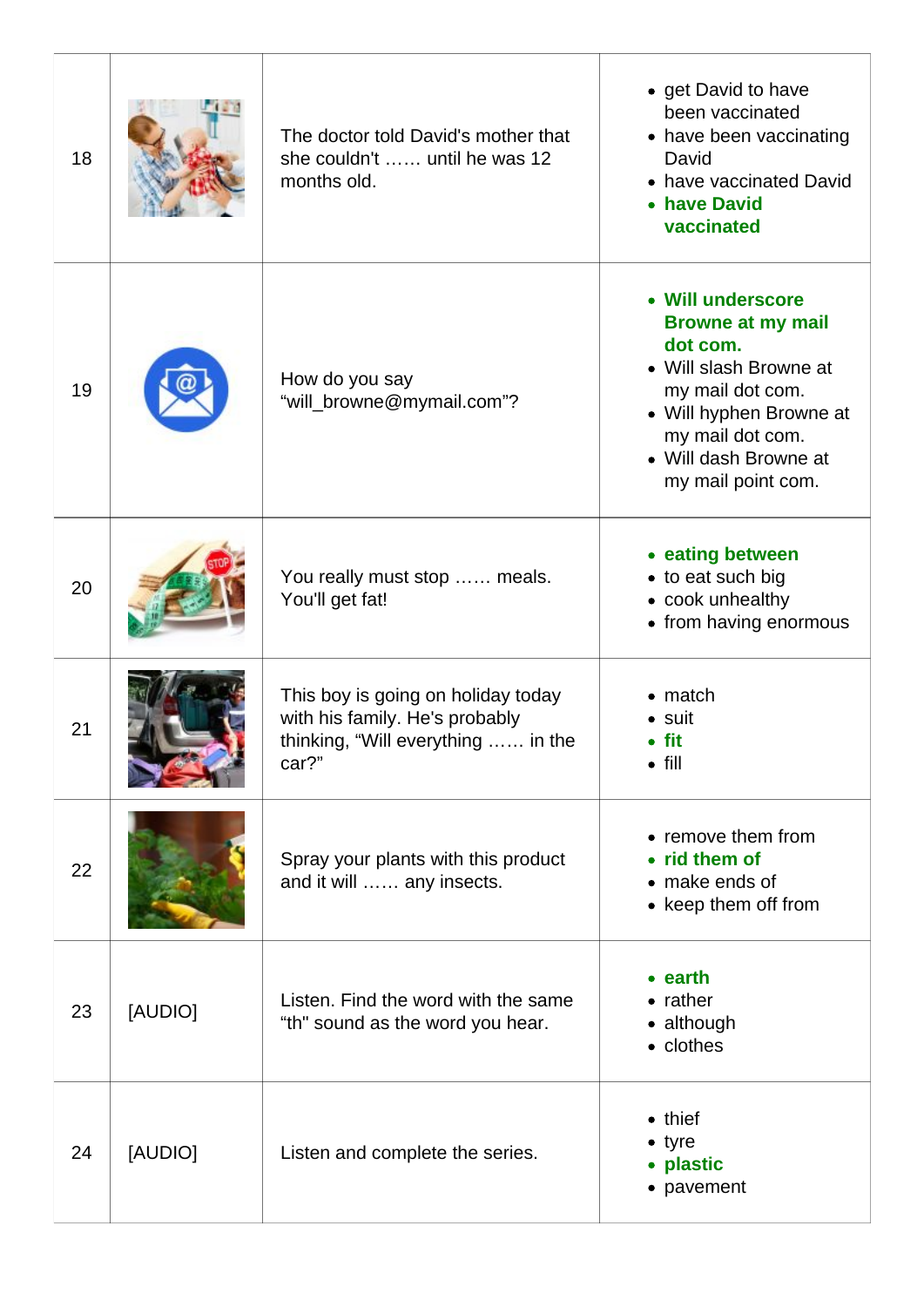| 25 | [AUDIO]         | Listen. Which group of words can<br>you hear?                   | • mind dropping<br>$\bullet$ cut off at<br>• robbing this coat<br>• drop in this                                            |
|----|-----------------|-----------------------------------------------------------------|-----------------------------------------------------------------------------------------------------------------------------|
| 26 |                 | [AUDIO]                                                         | • Winston Churchill.<br>• Franklin D. Roosevelt.<br>• Lord Nelson.<br>• Charles Dickens.                                    |
| 27 |                 | [AUDIO]                                                         | • Gas.<br>$\bullet$ Oil.<br>$\bullet$ Fuel.<br>• Spirits.                                                                   |
| 28 | $N$ $G$ $L$ $I$ | [AUDIO]                                                         | • The United States.<br>Canada.<br>$\bullet$<br>• Australia.<br>$\bullet$ India.                                            |
| 29 |                 | [AUDIO]                                                         | • In Nevada.<br>• In Oklahoma.<br>• In Colorado.<br>• In Arizona.                                                           |
| 30 | [AUDIO]         | Listen. What did you say to Mrs<br>Andrews before she answered? | • "Here's a little gift to<br>say thank you."<br>• "Good luck!"<br>• "What a beautiful<br>dress!"<br>• "It doesn't matter." |
| 31 | [AUDIO]         | Listen. What can you say to the<br>man?                         | • "Excuse me,<br>please."<br>• "Please let me go."<br>• "I'm terribly sorry."<br>• "I'm getting down to it."                |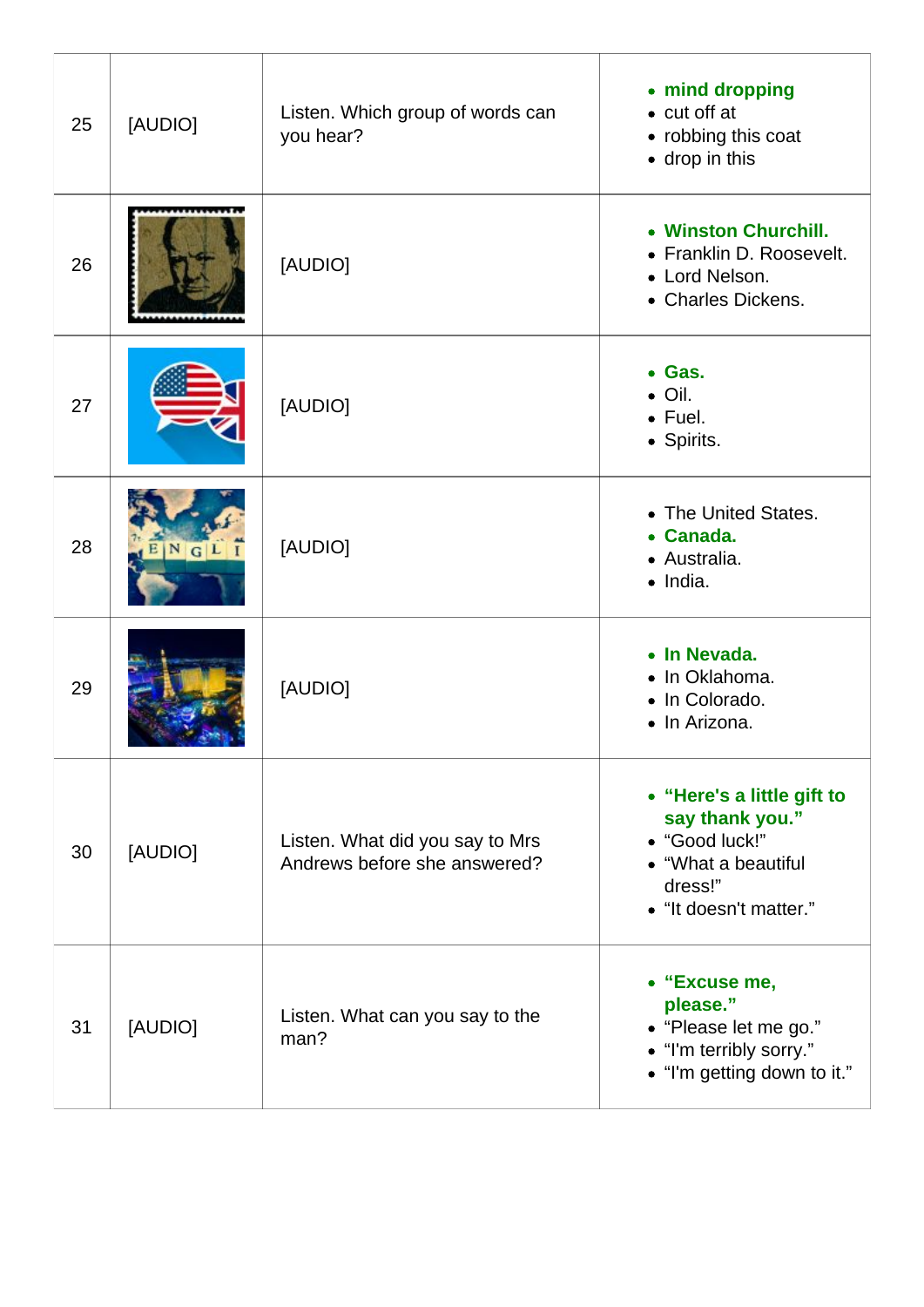| 32 |         | [AUDIO]                                                                             | • "Don't save your<br>money."<br>• "You'll never regret<br>buying it."<br>• "It's a waste of<br>money."<br>• "It's a bargain."                                                                                                                                    |
|----|---------|-------------------------------------------------------------------------------------|-------------------------------------------------------------------------------------------------------------------------------------------------------------------------------------------------------------------------------------------------------------------|
| 33 | [AUDIO] | Listen. When William asks Stacie if<br>she likes the bracelet, what can she<br>say? | • "You bet!"<br>• "It's really awful!"<br>• "No way!"<br>• "It's a pleasure!"                                                                                                                                                                                     |
| 34 |         | [AUDIO]                                                                             | • "I'm mad about her."<br>• "She winds me up."<br>• "I really fancy her."<br>• "When I see her, I go<br>weak at the knees."                                                                                                                                       |
| 35 | [AUDIO] | Listen. What's Brian's problem?                                                     | • He hasn't got any<br>money.<br>• His parents won't let<br>him go out.<br>• He doesn't feel very<br>well.<br>• He's feeling very sad.                                                                                                                            |
| 36 | [AUDIO] | Listen. Who is the woman phoning?                                                   | • Her hairdresser.<br>Her dentist.<br>$\bullet$ Her bank.<br>• Her assistant.                                                                                                                                                                                     |
| 37 | [AUDIO] | Listen. What can you say about the<br>man and the woman?                            | • They're playing a<br>card game.<br>• It's late and the man<br>thinks the woman<br>should go to bed now.<br>• The woman's train is<br>leaving soon.<br>• They're in a car and<br>have stopped at the<br>traffic lights. The lights<br>have just turned<br>green. |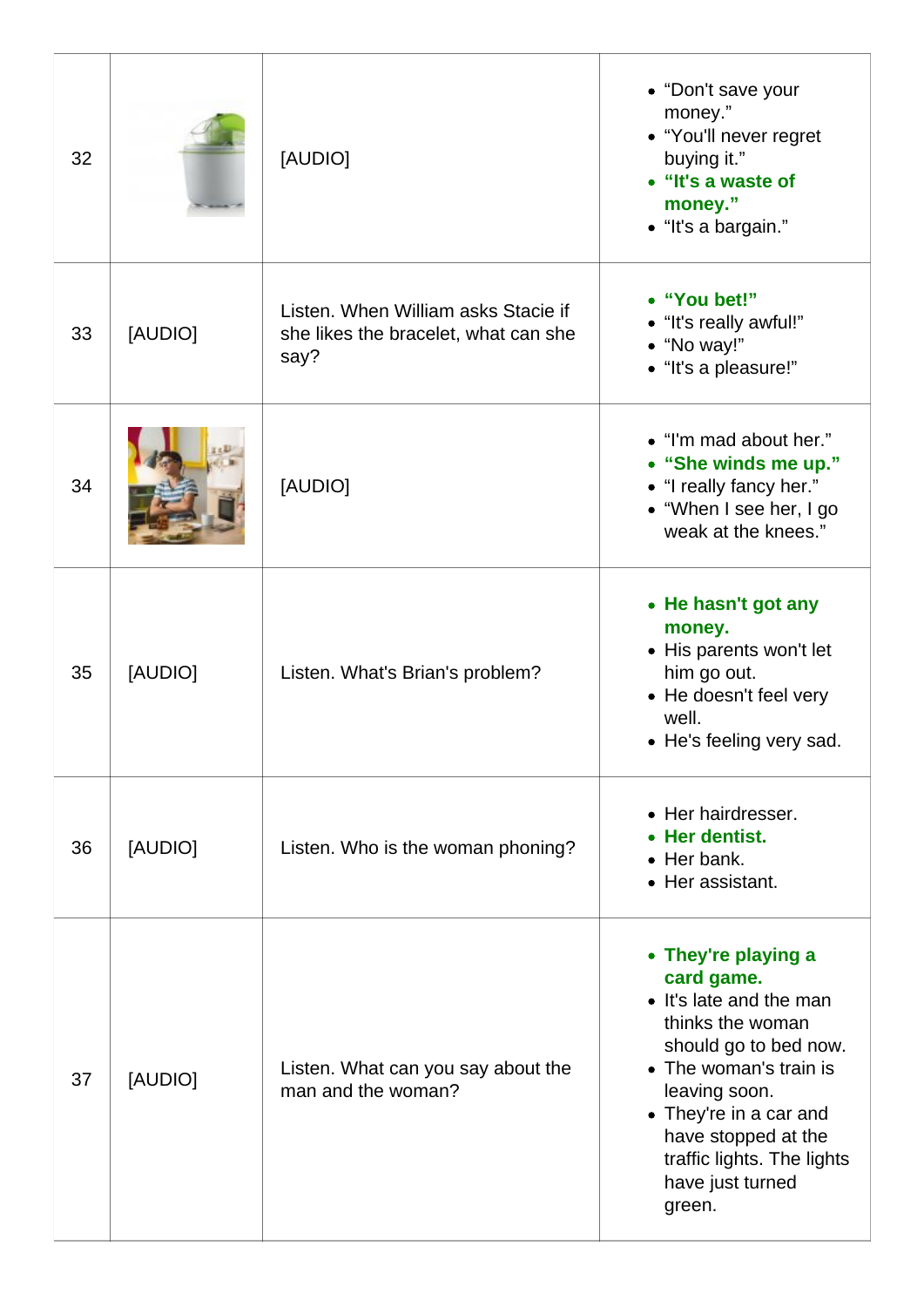| 38 | [AUDIO] | Listen. The girl refuses the offer.<br>What can she say?                 | • "I can manage,<br>thanks."<br>• "I'd be very grateful."<br>• "No thank you. I really<br>don't care."<br>• "I don't mind if you<br>do."                                                                                                                  |
|----|---------|--------------------------------------------------------------------------|-----------------------------------------------------------------------------------------------------------------------------------------------------------------------------------------------------------------------------------------------------------|
| 39 | [AUDIO] | Listen. What does the girl mean?                                         | • Rob always<br>compliments her and<br>makes her feel<br>wonderful.<br>• Rob buys her a lot of<br>very expensive<br>presents.<br>• She thinks Rob is<br>strange and a bit<br>scary.<br>• Rob makes her laugh<br>a lot because he<br>makes a lot of jokes. |
| 40 | [AUDIO] | Listen to the conversation at a party.<br>Find the true sentence.        | • Laurie has had a row<br>with Sam this evening.<br>• Karen has told no one<br>that she is Sam's<br>girlfriend.<br><b>Carole knows that</b><br><b>Karen and Sam</b><br>aren't going out<br>together.<br>• Laurie hasn't shown<br>up at the party yet.     |
| 41 | [AUDIO] | Listen. What is the historical event<br>that the woman is talking about? | • The signing of the<br><b>Declaration of</b><br>Independence.<br>• The final battle of the<br>American Civil War.<br>• The inauguration of<br>the first US president.<br>• The arrival of the first<br>colonists in<br>Pennsylvania.                     |